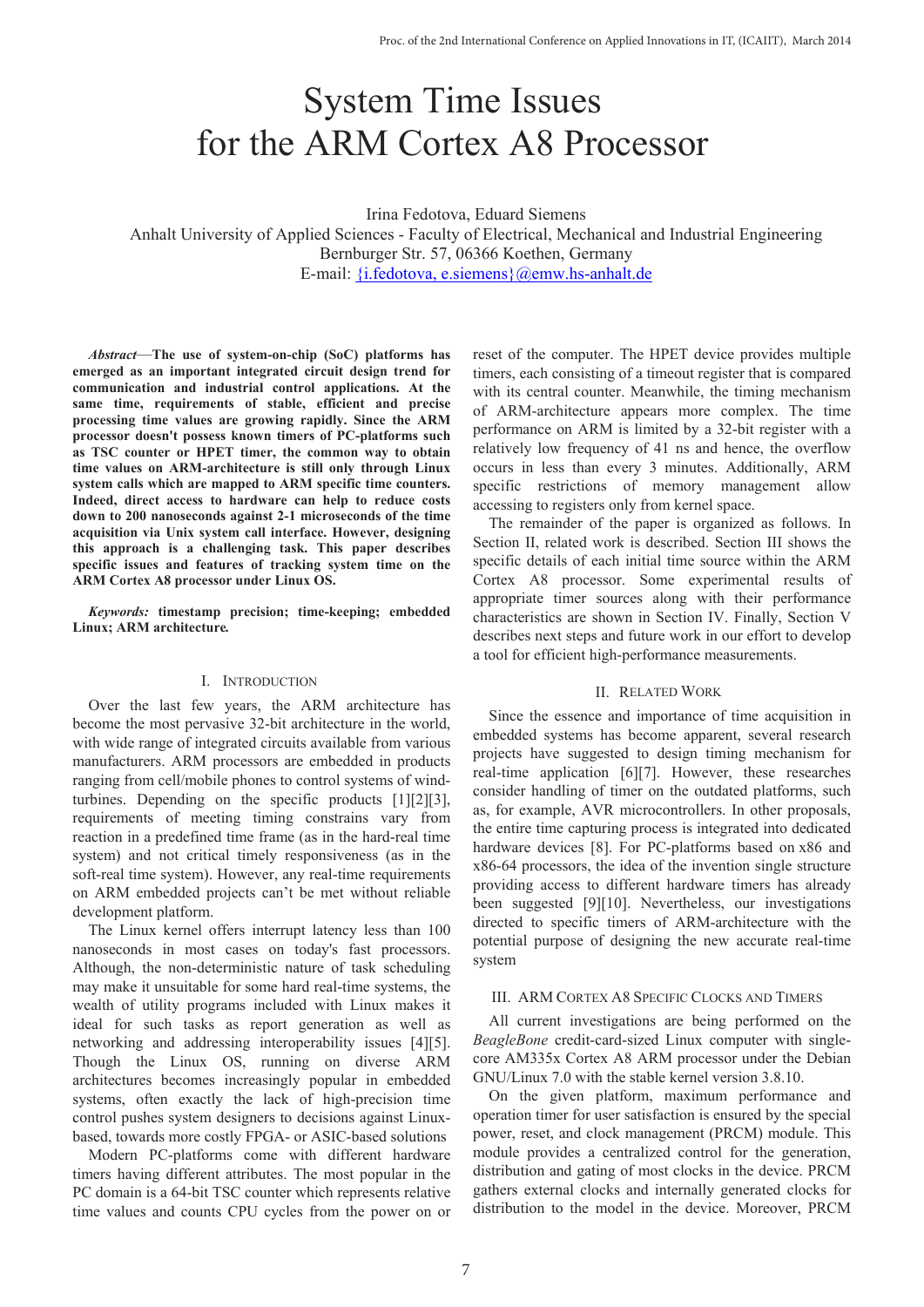manages the system clock generation.

Following to the processor's technical manual [11, Chapter 8], the device has two reference clocks which are generated by on-chip oscillators or externally. These are for the main clock tree and RTC block, respectively. In the case of an external oscillator, the 32-KHz crystal oscillator is controlled and is configurable by RTC. This device also contains an on-chip oscillator. This oscillator is not configurable and is always on. The main oscillator on the device produces the master high frequency clock.

Therefore, we assume that there are oscillators with at least two different frequencies. The first one is widespread 32,768 kHz frequency, which is exactly 215 cycles per second, a convenient rate to use with simple binary counter circuits. In this case, the time resolution is 31,25 µsec The second value, so called master frequency, is equaled to 25 MHz with 40 nsec resolution, which allows performing comparatively fast measurements. Table 1 gives more detailed description of available clocks.

TABLE I CLOCKS RESOLUTION AND MAXIMUM RANGE

| <b>Clock</b>   | Prescaler   | <b>Resolution</b> | Interrupt<br><b>Period Range</b>    | Wraps<br>every |
|----------------|-------------|-------------------|-------------------------------------|----------------|
| 32.768<br>KHz. | 1 (min)     | 31.25 us          | $31.25$ us to<br>$\sim$ 36h 35m     | 37 h           |
|                | $256$ (max) | 8 <sub>ms</sub>   | 8 ms to<br>$\sim$ 391d 22h 48m      |                |
| 25<br>MHz      | 1 (min)     | $40$ ns           | $40$ ns to<br>~171.8s               | 2,983 m        |
|                | $256$ (max) | $10.24$ us        | $\sim$ 20.5 us to<br>$\sim$ 24h 32m |                |

A prescaler is an electronic counting circuit, which allows the timer to be clocked at the rate user desires. The prescaler takes the basic timer clock frequency and divides it by some value before feeding it to the timer. For the given clocks, prescaler's divisor varies from 1 to 256 and accordingly provides 8 different values (divisible by two) of clock resolution. So, with every increase of clock range, the resolution is decreased.

According to the processor specification [11, Chapter 20], four possible timers exist on this processor:

- Dual Mode Timer (DMTimer);
- − Dual Mode Timer 1 ms (DMTimer 1 ms);
- Real Time Clock Subsystem (RTS\_SS);
- − WATCHDOG.

The peripheral DMTimer is 32-bit timer and the module contains a free running upward counter with auto reload capability on overflow. The timer counter can be read and written in real-time (while counting) and configured for 32 bit or 16-bit operation. DMTimer can be configured in three modes of operation: timer mode, capture and compare mode. The compare logic allows an interrupt event on a programmable counter matching value. The capture mode allows capturing of the timer value in a separate register based on an input signal. By default, after core reset, the capture and compare modes are disabled.

In fact, DMTimer provides eight multiple timers:

The DMTimer0 can only be clocked from the internal RC oscillator of 32.768 KHz.

- The DMTimer1 is implemented using the DMTimer\_1ms module, which is capable of generating an accurate 1 ms tick using a 32.768 KHz clock. During low power modes, the master oscillator is disabled. Hence, in this scenario for generating the OS 1ms tick and timer based wakeup, it is sourced from the 32K RC oscillator.
- Each functional clock of DMTimer[2-7] is selected using the associated register from 3 possible sources: the 24-MHz system clock, the 32.768 KHz clock (see Table 1) or the external timer input clock. The availability of particular DMTimer[2-7] depends on the platform implementation. The Linux kernel already contains *dmtimer* driver, which allows using system time through accessing to the DMTimer2. Therefore, this timer is considered as preferable.

Additionally, as any other electronic device, the given processor possesses RTC clock, which keeps time of day, and have an alternate source of power, so that it works even with system power off. The RTC supports external 32.768 kHz crystal or external clock source of the same frequency.

The processor also contains a WATCHDOG timer based on an upward 32-bit counter coupled with a prescaler. It causes the system to be reset if it is not poked periodically. After reset generation, the counter is automatically reloaded with the value stored in the watchdog load register, the prescaler is reset and the timer counter begins incrementing again.

### IV. TIME FETCHING PERFORMANCE RESULTS

On ARM platforms, all I/O access is memory-mapped. That means that timers' registers have their specific address stored in a known private memory region and access to them potentially possible only from kernel space. The *dmtimer* driver available in Linux also does not provide high-level abstractions. It is merely a small library supplying some functions for the clients of DMTimers to reserve and program the timers. So, the clients have to manage all the low-level programming and interrupt handling themselves. Accordingly, this driver is considered not used by many.

So, the suggested way of avoiding this obstacle for user would be writing a character device driver and implement *mmap()* function and the read-only access to the timer. It will allow mapping of the physical address of the DMTimer2 main counter to a virtual address in the program memory space.

The idea of timers map is as follows: firstly, the user process invokes an appropriate *mmap()* function and the kernel calls the device driver passing all necessary parameters. The driver validates the request and executes a function to map the necessary range of physical addresses into the address space of the user space. The driver returns an exit code to the kernel and the kernel re-dispatches the user process. Therefore, the user process accesses data of timing hardware by accessing the virtual address returned to it from *mmap()* call. Herewith, inaccurate offset in timer register from user space is handled in the open device operation in kernel space and in the case of error, returns user appropriate message.

Table 2 shows the performance results of getting the time values using direct access to hardware versus using a system